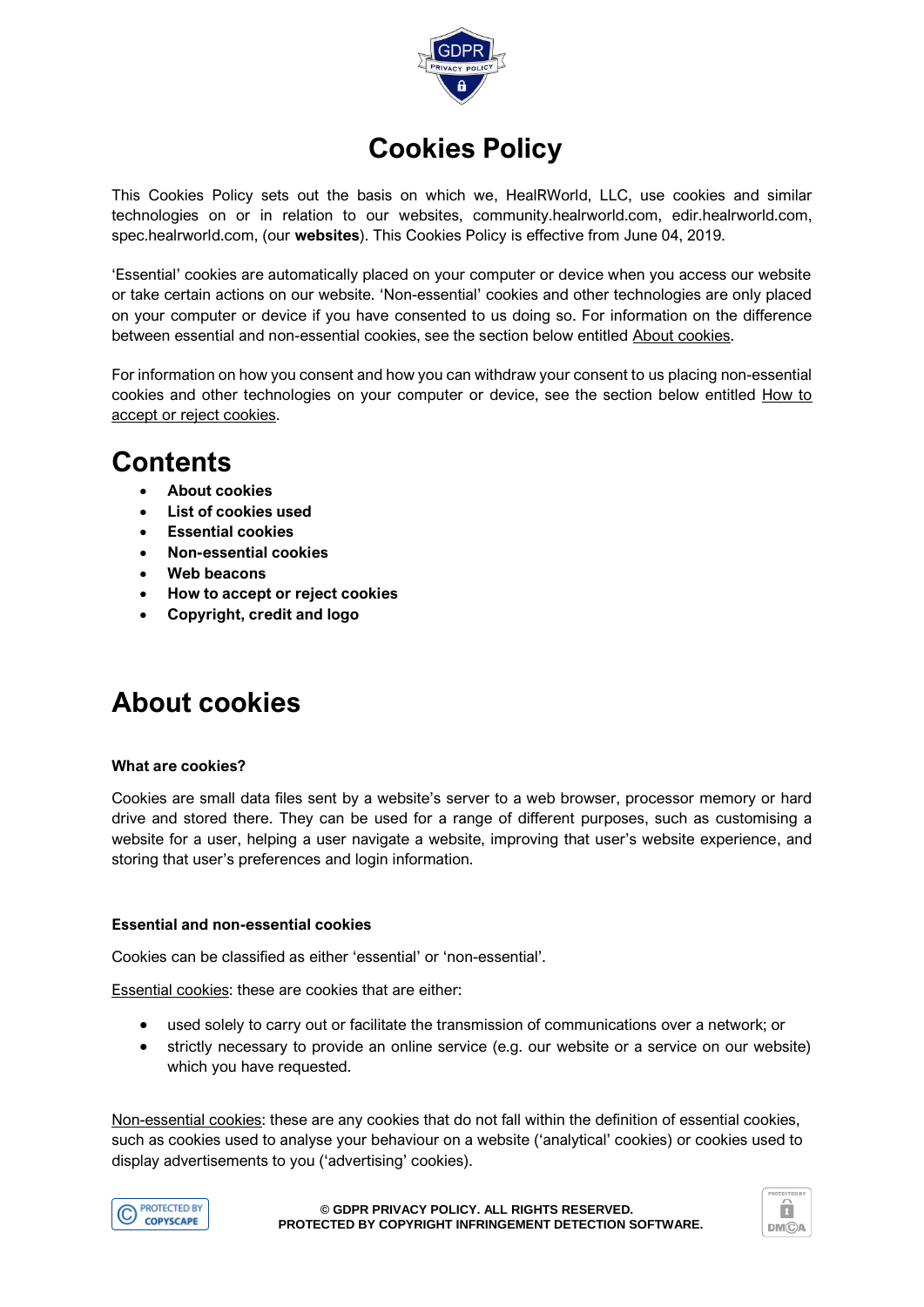

### **Session and persistent cookies**

Cookies can be classified as either 'session' or 'persistent', depending on how long they last after they are placed on your browser.

Session cookies: session cookies last for as long as you keep your browser open. They expire when you close your browser.

Persistent cookies: persistent cookies expire at a fixed point in time or if you manually delete them from your browser, whichever occurs first.

### **First and third-party cookies**

Cookies can be classified as 'first party' or 'third party'.

First party cookies: these are cookies placed on your device by our website domain.

Third party cookies: these are cookies placed on your device by third party website domains.

If you require further information about cookies in general, please visit [www.allaboutcookies.org](http://www.allaboutcookies.org/)

# **List of cookies used**

We use the following cookies on or in relation to our websites:

| <b>Name</b><br><b>of</b><br>Cookie | <b>Essenti</b><br>al<br>or<br>Non- | <b>Type</b><br>οf<br>cookie | <b>First</b><br><b>or</b><br>Thir | Session or<br>Persistent? | <b>Expiry</b><br>Time | Purpo<br>se                                                                                                                        | <b>Domain</b>       | <b>Site</b>              |
|------------------------------------|------------------------------------|-----------------------------|-----------------------------------|---------------------------|-----------------------|------------------------------------------------------------------------------------------------------------------------------------|---------------------|--------------------------|
|                                    | essentia<br> 2                     |                             | d<br>part<br>v?                   |                           |                       |                                                                                                                                    |                     |                          |
| <b>DSID</b>                        |                                    | Advertising                 | Third<br>Party                    |                           |                       | Targeting/Advertising                                                                                                              | doubleclick.<br>net | community.healrworld.com |
| <b>IDE</b>                         |                                    | Analytical                  | Third<br>Party                    | Persistent                |                       | Used to register and report<br>the website user's                                                                                  | doubleclick.<br>net | community.healrworld.com |
| <b>APISID</b>                      |                                    | Analytical                  | Third<br>Party                    |                           |                       | used in conjunction with the<br>Google+1 button to enable you<br>to share information publicly,<br>as part of your Google Profile. | google.com          | community.healrworld.com |
| <b>HSID</b>                        |                                    |                             | Third<br>Party                    |                           |                       | which contain digitally signed<br>and encrypted records of a<br>user's Google account ID and<br>most recent sign-in time.          | google.com          | community.healrworld.com |
| <b>NID</b>                         |                                    | Analytical                  | Third<br>Party                    |                           |                       | used by Google to store user<br>preferences and information<br>when viewing pages with<br>Google maps on them                      | google.com          | community.healrworld.com |
| SAPISID                            |                                    | Analytical                  | Third<br>Party                    |                           |                       | used in conjunction with the<br>Google+1 button to enable you<br>to share information publicly,<br>as part of your Google Profile. | google.com          | community.healrworld.com |
| <b>SID</b>                         |                                    | Security                    | Third<br>Party                    |                           |                       | which contain digitally signed<br>and encrypted records of a                                                                       | google.com          | community.healrworld.com |



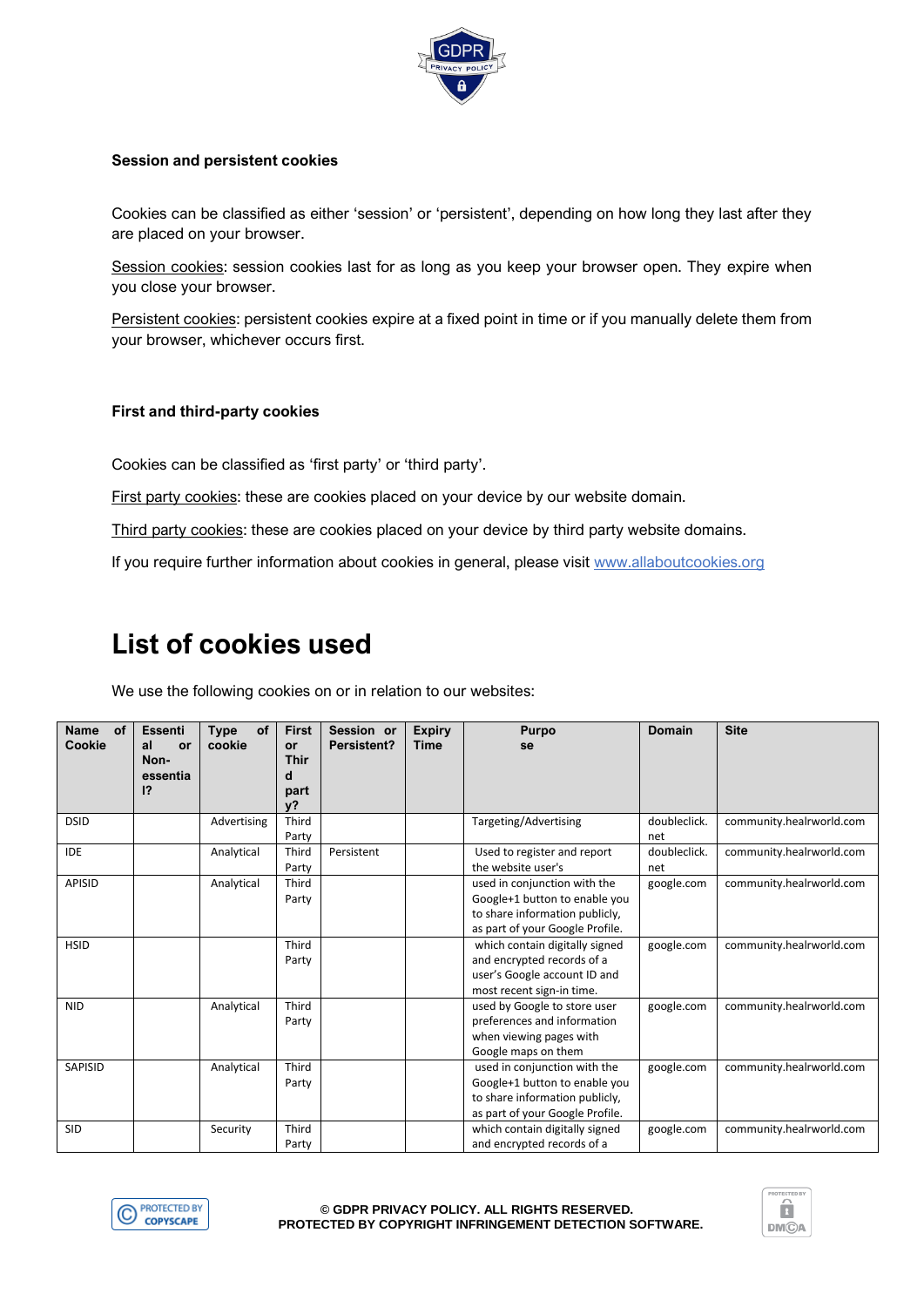

|              |            |                |            |         | user's Google account ID and                                      |                   |                          |
|--------------|------------|----------------|------------|---------|-------------------------------------------------------------------|-------------------|--------------------------|
|              |            |                |            |         | most recent sign-in                                               |                   |                          |
| <b>SIDCC</b> | Security   | Third<br>Party |            |         | Security cookie to protect<br>user's data from unauthorised       | google.com        | community.healrworld.com |
|              |            |                |            |         | access. Google                                                    |                   |                          |
| SSID         | Analytical | Third          |            |         | Used by Google to store user                                      | google.com        | community.healrworld.com |
|              |            | Party          |            |         | preferences and information of                                    |                   |                          |
|              |            |                |            |         | Google maps                                                       |                   |                          |
| <b>NID</b>   | Analytical | Third          |            |         | used by Google to store user                                      | gstatic.com       | community.healrworld.com |
|              |            | Party          |            |         | preferences and information                                       |                   |                          |
|              |            |                |            |         | when viewing pages with                                           |                   |                          |
| _ga          | Analytical | First          |            | 2 years | Google maps on them<br>used to collect information                | community         | community.healrworld.com |
|              |            | Party          |            |         | about how visitors use our site.                                  | .healrworld       |                          |
|              |            |                |            |         |                                                                   | .com              |                          |
| $\_gid$      | Analytical | First          |            | 1 day   | Used to distinguish users.                                        | community         | community.healrworld.com |
|              |            | Party          |            |         |                                                                   | .healrworld       |                          |
|              |            |                |            |         |                                                                   | .com              |                          |
| cfduid       |            | Third          |            | 1 year  | to identify trusted web traffic.                                  | jqueryscript      | community.healrworld.com |
| player       |            | Party<br>First |            | 1 year  | A user's HTML/Flash mode                                          | .net<br>vimeo.com | community.healrworld.com |
|              |            | Party          |            |         | preference                                                        |                   |                          |
| vuid         |            | Third          |            | 2 years | Vimeo Analytics unique id                                         | vimeo.com         | community.healrworld.com |
|              |            | Party          |            |         |                                                                   |                   |                          |
| APISID       |            | Third          |            |         | used in conjunction with the                                      | youtube.co        | community.healrworld.com |
|              |            | Party          |            |         | Google+1 button to enable you                                     | m                 |                          |
|              |            |                |            |         | to share information publicly,                                    |                   |                          |
| <b>HSID</b>  |            | Third          |            |         | as part of your Google Profile.<br>which contain digitally signed | youtube.co        | community.healrworld.com |
|              |            | Party          |            |         | and encrypted records of a                                        | m                 |                          |
|              |            |                |            |         | user's Google account ID and                                      |                   |                          |
|              |            |                |            |         | most recent sign-in time.                                         |                   |                          |
| LOGIN_INF    |            | Third          |            |         | This cookie is used to play                                       | youtube.co        | community.healrworld.com |
| O            |            | Party          |            |         | YouTube videos embedded on                                        | m                 |                          |
|              |            |                |            |         | the website.                                                      |                   |                          |
| PREF         |            | Third<br>Party |            |         | Saves user preferences by<br>using YouTube.                       | youtube.co        | community.healrworld.com |
| SAPISID      | Analytical | Third          |            |         | used in conjunction with the                                      | m<br>youtube.co   | community.healrworld.com |
|              |            | Party          |            |         | Google+1 button to enable you                                     | m                 |                          |
|              |            |                |            |         | to share information publicly,                                    |                   |                          |
|              |            |                |            |         | as part of your Google Profile.                                   |                   |                          |
| SID          | Security   | Third          |            |         | which contain digitally signed                                    | youtube.co        | community.healrworld.com |
|              |            | Party          |            |         | and encrypted records of a                                        | m                 |                          |
|              |            |                |            |         | user's Google account ID and<br>most recent sign-in               |                   |                          |
| SSID         | Security   | Third          |            |         | Security cookie to protect                                        | youtube.co        | community.healrworld.com |
|              |            | Party          |            |         | user's data from unauthorised                                     | m                 |                          |
|              |            |                |            |         | access. Google                                                    |                   |                          |
| VISITOR_IN   | Analytical | Third          |            |         | Tries to estimate the users'                                      | youtube.co        | community.healrworld.com |
| FO1_LIVE     |            | Party          |            |         | bandwidth on pages with                                           | m                 |                          |
|              |            |                |            |         | integrated YouTube videos.                                        |                   |                          |
| <b>YSC</b>   |            | Third<br>Party |            |         | Registers a unique ID to keep<br>statistics of what videos from   | youtube.co<br>m   | community.healrworld.com |
|              |            |                |            |         | YouTube the user has seen.                                        |                   |                          |
| yt-remote-   | Analytical | Third          | Persistent |         | Used by YouTube to monitor                                        | youtube.co        | community.healrworld.com |
| connected-   |            | Party          |            |         | user preferences when viewing                                     | m                 |                          |
| devices      |            |                |            |         | an embedded YouTube video.                                        |                   |                          |
| yt-remote-   | Analytical | Third          | Persistent |         | Used by YouTube to monitor                                        | youtube.co        | community.healrworld.com |
| device-id    |            | Party          |            |         | user preferences when viewing                                     | m                 |                          |
| yt.innertub  | Analytical | Third          | Persistent |         | an embedded YouTube video.<br>Used by YouTube to monitor          | youtube.co        | community.healrworld.com |
| e::nextId    |            | Party          |            |         | user preferences when viewing                                     | m                 |                          |
|              |            |                |            |         | an embedded YouTube video.                                        |                   |                          |
| yt.innertub  | Analytical | Third          | Persistent |         | Used by YouTube to monitor                                        | youtube.co        | community.healrworld.com |
| e::requests  |            | Party          |            |         | user preferences when viewing                                     | m                 |                          |
|              |            |                |            |         | an embedded YouTube video.                                        |                   |                          |



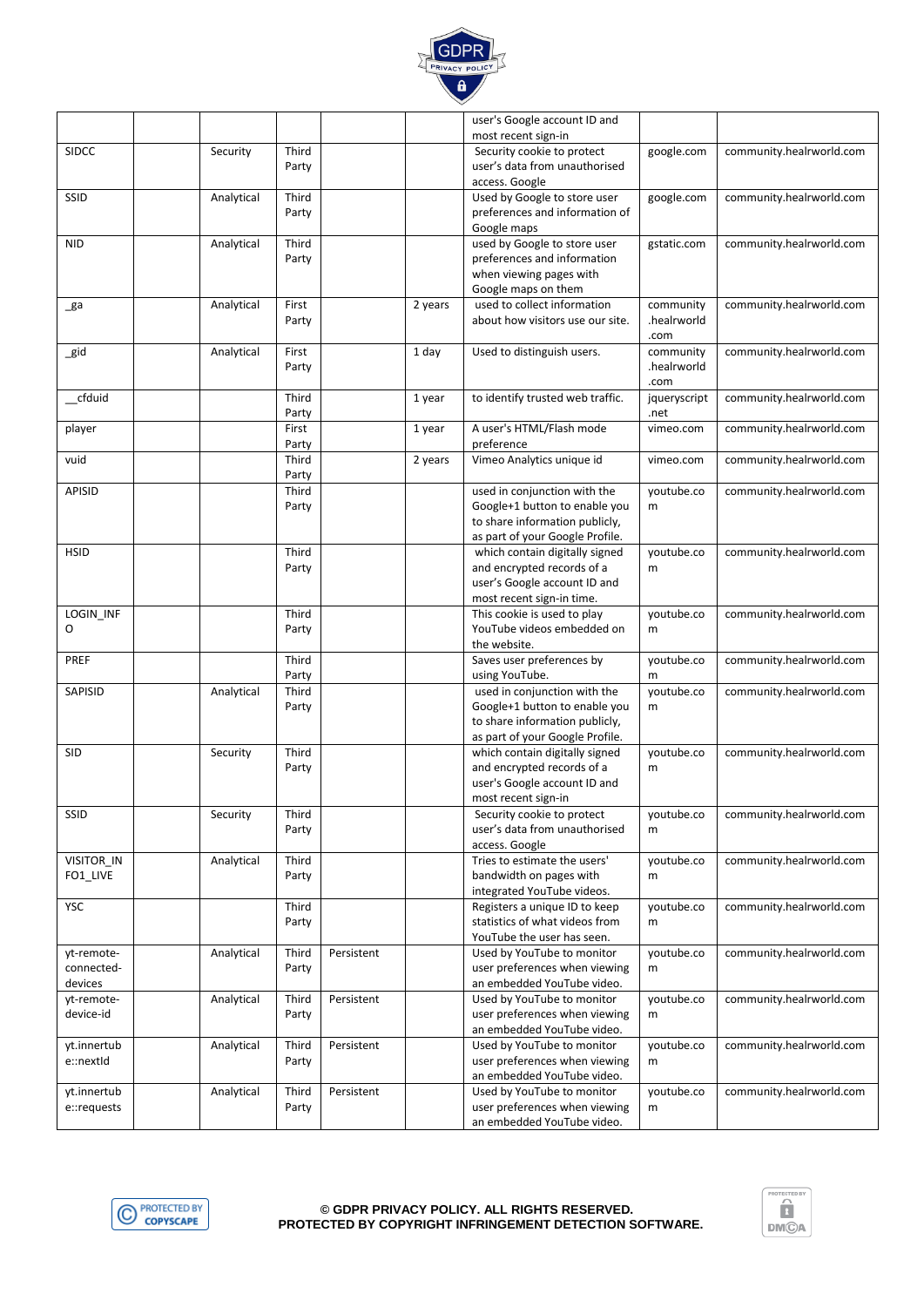

#### **© GDPR PRIVACY POLICY. ALL RIGHTS RESERVED. PROTECTED BY COPYRIGHT INFRINGEMENT DETECTION SOFTWARE.**



| yt-remote-              |           | Analytical  | Third | Session    |        | Used by YouTube to monitor                               | youtube.co               | community.healrworld.com |
|-------------------------|-----------|-------------|-------|------------|--------|----------------------------------------------------------|--------------------------|--------------------------|
| cast-                   |           |             | Party |            |        | user preferences when viewing                            | m                        |                          |
| available<br>yt-remote- |           | Analytical  | Third | Session    |        | an embedded YouTube video.<br>Used by YouTube to monitor | youtube.co               | community.healrworld.com |
| cast-                   |           |             | Party |            |        | user preferences when viewing                            | m                        |                          |
| installed               |           |             |       |            |        | an embedded YouTube video.                               |                          |                          |
| yt-remote-              |           | Analytical  | Third | Session    |        | Used by YouTube to monitor                               | youtube.co               | community.healrworld.com |
| fast-check-             |           |             | Party |            |        | user preferences when viewing                            | m                        |                          |
| period                  |           |             |       |            |        | an embedded YouTube video.                               |                          |                          |
| yt-remote-              |           | Analytical  | Third | Session    |        | Used by YouTube to monitor                               | youtube.co               | community.healrworld.com |
| session-app             |           |             | Party |            |        | user preferences when viewing                            | m                        |                          |
|                         |           |             |       |            |        | an embedded YouTube video.                               |                          |                          |
| yt-remote-              |           | Analytical  | Third | Session    |        | Used by YouTube to monitor                               | youtube.co               | community.healrworld.com |
| session-                |           |             | Party |            |        | user preferences when viewing                            | m                        |                          |
| name                    |           |             |       |            |        | an embedded YouTube video.                               |                          |                          |
| GPS                     |           | Analytical  | Third | Persistent |        | Used by YouTube to monitor                               | youtube.co               | community.healrworld.com |
|                         |           |             | Party |            |        | user preferences when viewing                            | m                        |                          |
|                         |           |             |       |            |        | an embedded YouTube video.                               |                          |                          |
| PREF                    |           | Analytical  | Third | Persistent |        | Registers a unique ID that is                            | youtube.co               | community.healrworld.com |
|                         |           |             | Party |            |        | used by Google to keep<br>statistics of how the visitor  | m                        |                          |
|                         |           |             |       |            |        | uses YouTube videos across                               |                          |                          |
|                         |           |             |       |            |        | different websites.                                      |                          |                          |
| atuvc                   |           |             | First |            | 1 year | Updates the counter of a                                 | community                | community.healrworld.com |
|                         |           |             | Party |            |        | website's social sharing                                 | .healrworld              |                          |
|                         |           |             |       |            |        | features.                                                | .com                     |                          |
| en4_langua              |           |             | First |            | 1 year | used for storing user language                           | community                | community.healrworld.com |
| ge                      |           |             | Party |            |        | preference                                               | .healrworld              |                          |
|                         |           |             |       |            |        |                                                          | .com                     |                          |
| en4_locale              |           |             | First |            | 1 year | used for user locale                                     | community                | community.healrworld.com |
|                         |           |             | Party |            |        | preference and Local storage                             | .healrworld              |                          |
|                         |           |             |       |            |        |                                                          | .com                     |                          |
| PHPSESSID               | essential |             | First | Persistent |        | PHPSESSID is used by PHP for                             | community                | community.healrworld.com |
|                         |           |             | Party |            |        | session management                                       | .healrworld              |                          |
|                         |           |             |       |            |        |                                                          | .com                     |                          |
| at-rand                 |           | Advertising | First | Persistent |        | Used by the social sharing<br>platform AddThis           | community<br>.healrworld | community.healrworld.com |
|                         |           |             | Party |            |        |                                                          | .com                     |                          |
|                         |           |             | Third |            |        | Skimlinks advertising tracking                           | skimresour               |                          |
| skimCSP                 |           | Advertising | Party |            | 1 year | cookie                                                   | ces.com                  | community.healrworld.com |
|                         |           |             |       |            |        | A unique identifier given to                             |                          |                          |
|                         |           |             |       |            |        | each computer to allow log                               |                          |                          |
|                         |           |             |       |            |        | analysis to determine the                                |                          |                          |
|                         |           |             |       |            |        | number of unique users for                               |                          |                          |
|                         |           |             | Third |            |        | various parts of                                         | skimresour               |                          |
| skimGUID                |           | Advertising | Party |            | 1 year | skimresources.com                                        | ces.com                  | community.healrworld.com |
| skimORIGI               |           |             | Third |            |        | Skimlinks advertising tracking                           | skimresour               |                          |
| N                       |           | Advertising | Party |            | 1 year | cookie                                                   | ces.com                  | community.healrworld.com |
|                         |           |             |       |            |        | his cookie is used by Skimlinks                          |                          |                          |
|                         |           |             | Third |            |        | to identify you as a user                                | skimresour               |                          |
| skimSESS                |           | Advertising | Party |            | 1 day  | between page loads.                                      | ces.com                  | community.healrworld.com |
| {{username<br>$\}$ -    |           |             |       |            |        |                                                          |                          |                          |
| Member                  |           |             |       |            |        |                                                          |                          |                          |
| Home Page               |           |             |       |            |        |                                                          |                          |                          |
|                         |           |             |       |            |        |                                                          |                          |                          |
| HealRWorl               |           |             |       |            |        |                                                          |                          |                          |
| d                       |           |             |       |            |        |                                                          |                          |                          |
| Community               |           |             |       |            |        |                                                          |                          |                          |
| -activity-              |           |             |       |            |        |                                                          | community                |                          |
| feed-                   |           |             | First |            |        |                                                          | .healrworld              |                          |
| widget                  | Essential |             | Party |            |        |                                                          | .com                     | community.healrworld.com |
| $_{\rm \_utmc}$         |           | Analytical  | First | Persistent | 1 day  | takes a timestamp of the exact                           | edir.healrw              | edir.healrworld.com      |
|                         |           |             | Party |            |        | moment in time when a visitor                            | orld.com                 |                          |
|                         |           |             |       |            |        | leaves a site                                            |                          |                          |
| _utmt                   |           | Analytical  | First | Persistent | 1 day  | used to throttle request rate.                           | edir.healrw              | edir.healrworld.com      |
|                         |           |             | Party |            |        |                                                          | orld.com                 |                          |

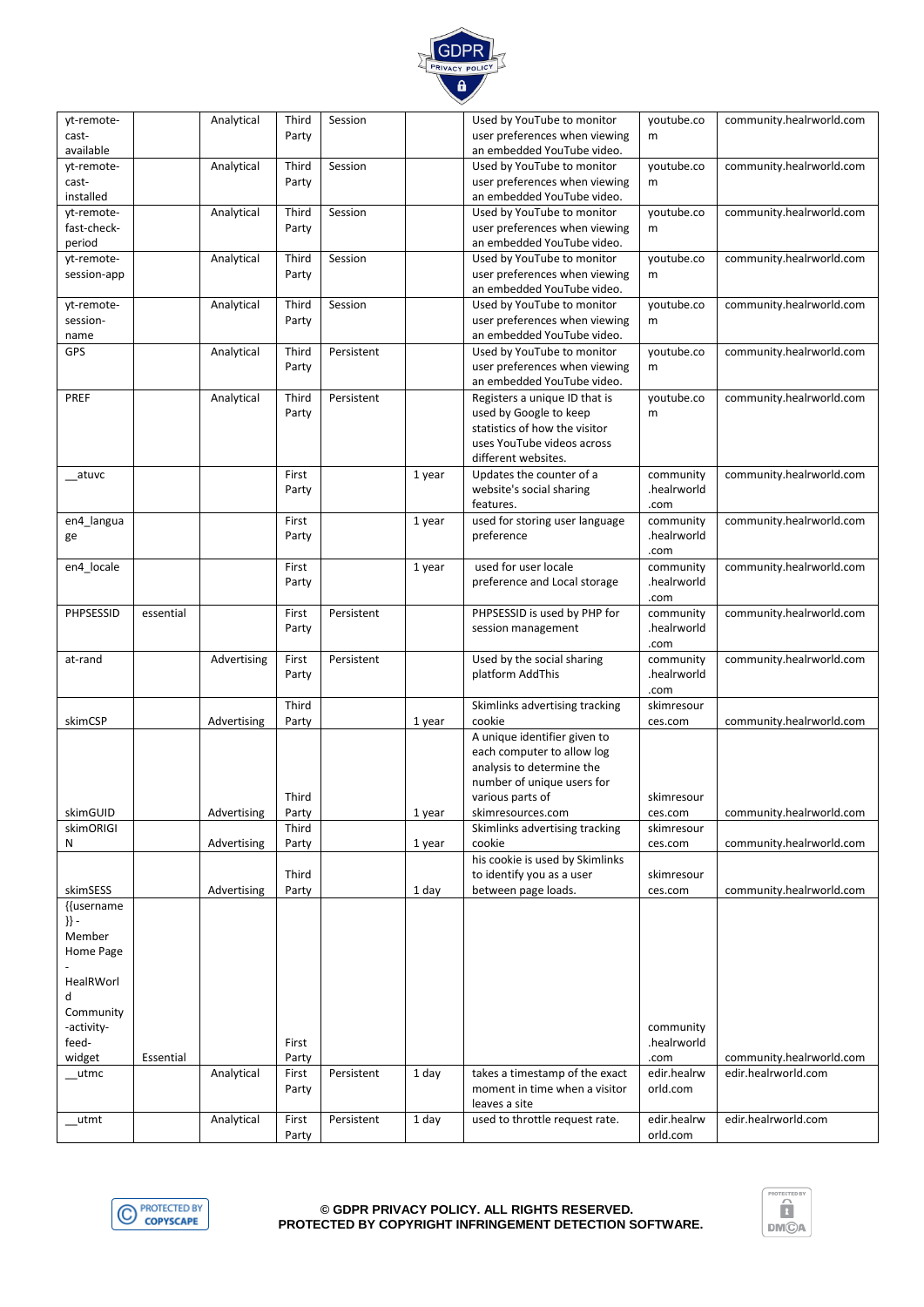

| <b>JAR</b>      |             | Third<br>Party |            | $\mathbf{1}$<br>month    |                                                                                                                                                                                                           | google.com                       | edir.healrworld.com |
|-----------------|-------------|----------------|------------|--------------------------|-----------------------------------------------------------------------------------------------------------------------------------------------------------------------------------------------------------|----------------------------------|---------------------|
| <b>APISID</b>   |             | Third<br>Party | Analytical | 2 years                  | used in conjunction with the<br>Google+1 button to enable you<br>to share information publicly,<br>as part of your Google Profile.                                                                        | google.com                       | edir.healrworld.com |
| <b>HSID</b>     |             | Third<br>Party | Security   | 2 years                  | which contain digitally signed<br>and encrypted records of a<br>user's Google account ID and<br>most recent sign-in time.                                                                                 | google.com                       | edir.healrworld.com |
| <b>NID</b>      |             | Third<br>Party |            | 6<br>months              | used by Google to store user<br>preferences and information<br>when viewing pages with<br>Google maps on them                                                                                             | google.com                       | edir.healrworld.com |
| SAPISID         |             | Third<br>Party |            | 2 years                  | used in conjunction with the<br>Google+1 button to enable you<br>to share information publicly,<br>as part of your Google Profile.                                                                        | google.com                       | edir.healrworld.com |
| <b>SID</b>      | Analytical  | Third<br>Party |            | 2 years                  | which contain digitally signed<br>and encrypted records of a<br>user's Google account ID and<br>most recent sign-in                                                                                       | google.com                       | edir.healrworld.com |
| <b>SIDCC</b>    | Security    | Third<br>Party |            | $\overline{3}$<br>months | Security cookie to protect<br>user's data from unauthorised<br>access. Google                                                                                                                             | google.com                       | edir.healrworld.com |
| SSID            | Security    | Third<br>Party |            | 2 years                  | Security cookie to protect<br>user's data from unauthorised<br>access. Google                                                                                                                             | google.com                       | edir.healrworld.com |
| <b>NID</b>      | Analytical  | Third<br>Party |            | 6<br>months              | used by Google to store user<br>preferences and information<br>when viewing pages with<br>Google maps on them                                                                                             | gstatic.com                      | edir.healrworld.com |
| _ga             | Analytical  | First<br>Party |            | 2 years                  | used to collect information<br>about how visitors use our site.                                                                                                                                           | community<br>.healrworld<br>.com | edir.healrworld.com |
| _gat            | Analytical  | First<br>Party |            | 1 day                    | Used by Google Analytics to<br>throttle request rate                                                                                                                                                      | community<br>.healrworld<br>.com | edir.healrworld.com |
| $\_$ gid        | Analytical  | First<br>Party |            | 1 day                    | Used to distinguish users.                                                                                                                                                                                | community<br>.healrworld<br>.com | edir.healrworld.com |
| skimCSP         | Advertising | Third<br>Party |            | 1 year                   | Skimlinks advertising tracking<br>cookie                                                                                                                                                                  | skimresour<br>ces.com            | edir.healrworld.com |
| skimGUID        | Advertising | Third<br>Party |            | 1 year                   | A unique identifier given to<br>each computer to allow log<br>analysis to determine the<br>number of unique users for<br>various parts<br>of skimresources.com and redir<br>ectingat.com.                 | skimresour<br>ces.com            | edir.healrworld.com |
| skimORIGI<br>N  | Advertising | Third<br>Party |            | 1 year                   | Skimlinks advertising tracking<br>cookie                                                                                                                                                                  | skimresour<br>ces.com            | edir.healrworld.com |
| skimSESS        | Advertising | Third<br>Party |            | 1 day                    | his cookie is used by Skimlinks<br>to identify you as a user<br>between page loads.                                                                                                                       | skimresour<br>ces.com            | edir.healrworld.com |
| $_{\_\_\_$ utma | Analytical  | First<br>Party |            | 2 years                  | keeps track of the number of<br>times a visitor has been to the<br>site pertaining to the cookie,<br>when their first visit was, and<br>when their last visit occurred.                                   | 17now.org                        | edir.healrworld.com |
| _utmz           | Analytical  | First<br>Party |            | 6<br>months              | keeps track of where the visitor<br>came from, what search engine<br>you used, what link you clicked<br>on, what keyword you used,<br>and where they were in the<br>world when you accessed a<br>website. | 17now.org                        | edir.healrworld.com |



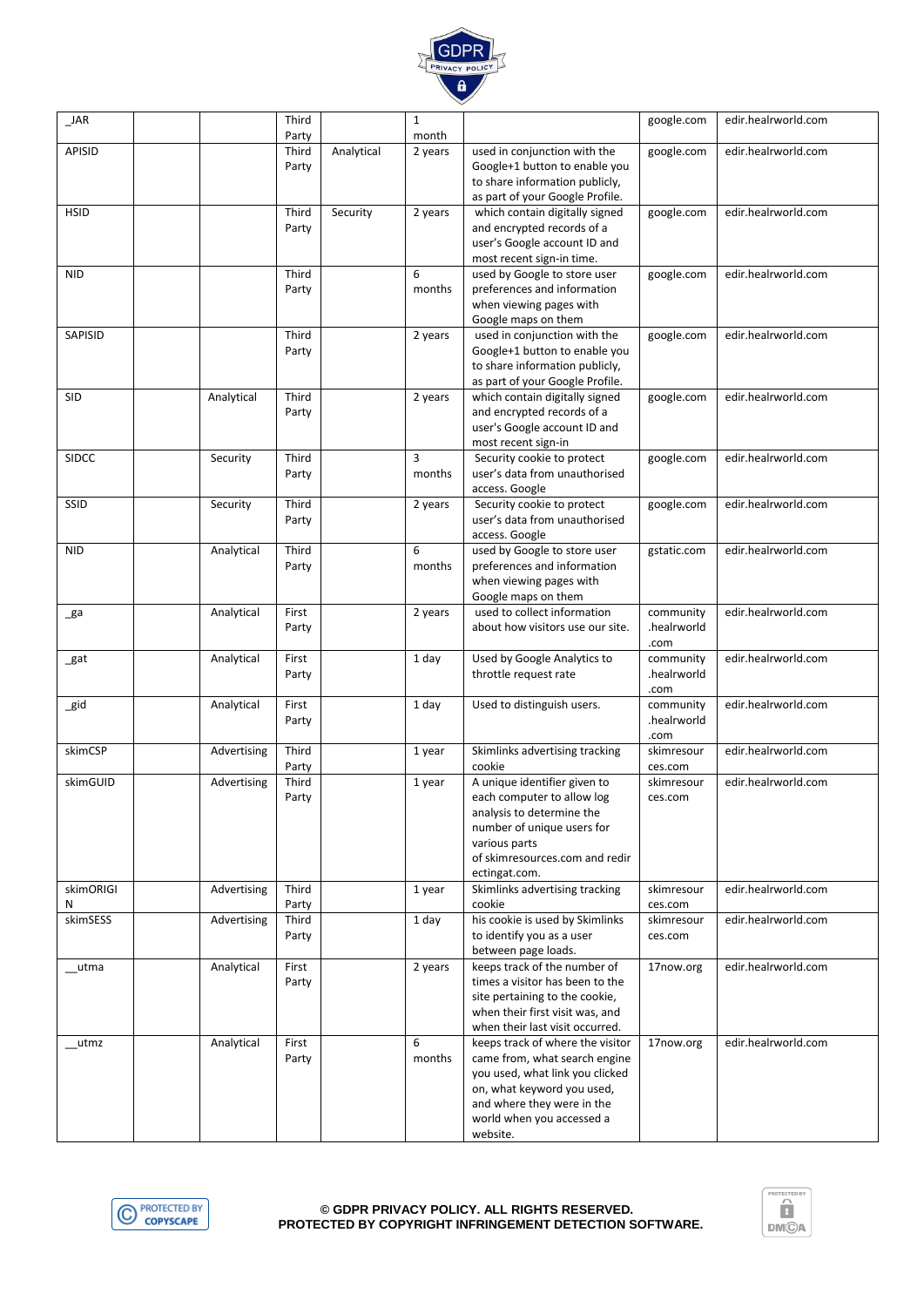

| PHPSESSID                 | Essential | Persistent | First          |            |                       | Used by PHP for session                                      | edir.healrw             | edir.healrworld.com |
|---------------------------|-----------|------------|----------------|------------|-----------------------|--------------------------------------------------------------|-------------------------|---------------------|
|                           |           |            | Party          |            |                       | management                                                   | orld.com                |                     |
| location ge               | Essential |            | First<br>Party |            |                       | User's current location.                                     | edir.healrw<br>orld.com | edir.healrworld.com |
| oip<br>edirectory_        | Essential |            | First          |            |                       | Used to store target page path                               | edir.healrw             | edir.healrworld.com |
| searchQuer                |           |            | Party          |            |                       | generated based on user input                                | orld.com                |                     |
| y_targetpa                |           |            |                |            |                       | for search.                                                  |                         |                     |
| ge                        |           |            |                |            |                       |                                                              |                         |                     |
| edirectory_               | Essential |            | First          |            |                       | Used to store input of what                                  | edir.healrw             | edir.healrworld.com |
| searchQuer                |           |            | Party          |            |                       | internal.                                                    | orld.com                |                     |
| y_what_int                |           |            |                |            |                       |                                                              |                         |                     |
| ernal                     |           |            |                |            |                       | Used to store user input for                                 |                         | edir.healrworld.com |
| edirectory_<br>searchQuer | Essential |            | First<br>Party |            |                       | first textbox.                                               | edir.healrw<br>orld.com |                     |
| y_what_typ                |           |            |                |            |                       |                                                              |                         |                     |
| ed                        |           |            |                |            |                       |                                                              |                         |                     |
| edirectory_               | Essential |            | First          |            |                       | Used to store input of when.                                 | edir.healrw             | edir.healrworld.com |
| searchQuer                |           |            | Party          |            |                       |                                                              | orld.com                |                     |
| y_when                    |           |            |                |            |                       |                                                              |                         |                     |
| edirectory_               | Essential |            | First          |            |                       | Used to store input of where                                 | edir.healrw             | edir.healrworld.com |
| searchQuer                |           |            | Party          |            |                       | internal.                                                    | orld.com                |                     |
| y_where_in                |           |            |                |            |                       |                                                              |                         |                     |
| ternal<br>edirectory_     | Essential |            | First          |            |                       | Used to store location entered                               | edir.healrw             | edir.healrworld.com |
| searchQuer                |           |            | Party          |            |                       | by user.                                                     | orld.com                |                     |
| y_where_ty                |           |            |                |            |                       |                                                              |                         |                     |
| ped                       |           |            |                |            |                       |                                                              |                         |                     |
| ESSID                     |           |            | First          |            |                       |                                                              | edir.healrw             | edir.healrworld.com |
|                           |           |            | Party          |            |                       |                                                              | orld.com                |                     |
| j.                        |           |            | First          |            |                       | Registers anonymised user                                    | edir.healrw             | edir.healrworld.com |
|                           |           |            | Party          |            |                       | data, such as IP address,                                    | orld.com                |                     |
|                           |           |            |                |            |                       | geographical location, visited<br>websites, and what ads the |                         |                     |
|                           |           |            |                |            |                       | user has clicked, with the                                   |                         |                     |
|                           |           |            |                |            |                       | purpose of optimising ad                                     |                         |                     |
|                           |           |            |                |            |                       | display based on the user's                                  |                         |                     |
|                           |           |            |                |            |                       | movement on websites that                                    |                         |                     |
|                           |           |            |                |            |                       | use the same ad network.                                     |                         |                     |
| yandexuid                 |           |            | First          |            |                       | Registration of how the User                                 | edir.healrw             | edir.healrworld.com |
|                           |           |            | Party          |            |                       | visits the website,                                          | orld.com                |                     |
| yp                        |           |            | First<br>Party |            |                       |                                                              | edir.healrw<br>orld.com | edir.healrworld.com |
| PHPSESSID                 |           |            | First          |            |                       | Used by PHP for session                                      | edir.healrw             | edir.healrworld.com |
|                           |           |            | Party          |            |                       | management                                                   | orld.com                |                     |
| SECTION_                  |           |            | First          |            | $\mathbf{1}$          |                                                              | edir.healrw             | edir.healrworld.com |
| MEMBERS                   |           |            | Party          |            | month                 |                                                              | orld.com                |                     |
| automatic_                |           |            | First          |            | $\mathbf{1}$          |                                                              | edir.healrw             | edir.healrworld.com |
| login_mem                 |           |            | Party          |            | month                 |                                                              | orld.com                |                     |
| bers                      |           |            |                |            |                       |                                                              |                         |                     |
| Edir.healrw<br>orld.com D | Essential |            | First<br>Party |            | $\mathbf{1}$<br>month |                                                              | edir.healrw<br>orld.com | edir.healrworld.com |
| OMAIN_ID                  |           |            |                |            |                       |                                                              |                         |                     |
| $\_$ TINYMCE $\_$         |           |            |                |            |                       |                                                              |                         |                     |
| <b>MEMBERS</b>            |           |            |                |            |                       |                                                              |                         |                     |
| Edir.healrw               | Essential |            | First          |            |                       |                                                              | edir.healrw             | edir.healrworld.com |
| orld.com D                |           |            | Party          |            |                       |                                                              | orld.com                |                     |
| OMAIN_ID                  |           |            |                |            |                       |                                                              |                         |                     |
| <b>MEMBERS</b>            |           |            |                |            |                       |                                                              |                         |                     |
| uid                       |           |            | First<br>Party | Persistent | $\mathbf{1}$<br>month | Vimeo Analytics tracking id                                  | edir.healrw<br>orld.com | edir.healrworld.com |
| username_                 |           |            | First          |            | $\overline{2}$        |                                                              | edir.healrw             | edir.healrworld.com |
| members                   |           |            | Party          |            | months                |                                                              | orld.com                |                     |
| edir_langua               | Essential |            | First          |            | 1 day                 |                                                              | edir.healrw             | edir.healrworld.com |
| ge                        |           |            | Party          |            |                       |                                                              | orld.com                |                     |
|                           |           |            |                |            |                       |                                                              |                         |                     |
| SSID                      |           | Security   | Third          | Session    | 2 years               | Used by Google to store user                                 | google.com              | spec.healrworld.com |
|                           |           |            | Party          |            |                       | preferences and information of                               |                         |                     |
|                           |           |            |                |            |                       | Google maps                                                  |                         |                     |
|                           |           |            |                |            |                       |                                                              |                         |                     |



#### **© GDPR PRIVACY POLICY. ALL RIGHTS RESERVED. PROTECTED BY COPYRIGHT INFRINGEMENT DETECTION SOFTWARE.**

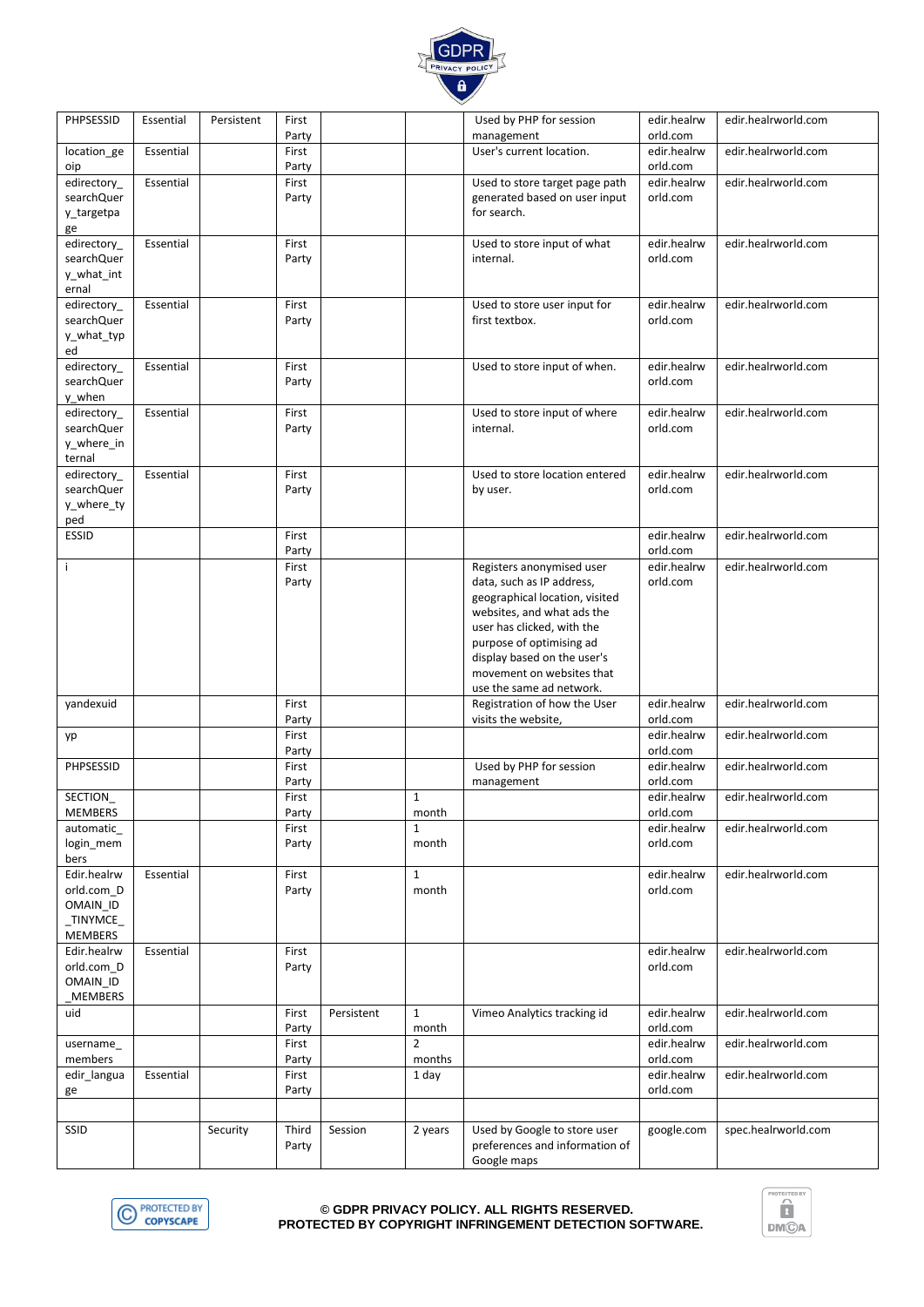

#### **© GDPR PRIVACY POLICY. ALL RIGHTS RESERVED. PROTECTED BY COPYRIGHT INFRINGEMENT DETECTION SOFTWARE.**



| <b>SIDCC</b>     |           | Security   | Third<br>Party | Session     | 2<br>months           | is a security cookie to protect a<br>user's data from unauthorized<br>access.                                                                                                                                                     | google.com                       | spec.healrworld.com |
|------------------|-----------|------------|----------------|-------------|-----------------------|-----------------------------------------------------------------------------------------------------------------------------------------------------------------------------------------------------------------------------------|----------------------------------|---------------------|
| <b>SID</b>       |           | Security   | Third<br>Party | Session     | 2 years               | which contain digitally signed<br>and encrypted records of a<br>user's Google account ID and<br>most recent sign-in                                                                                                               | google.com                       | spec.healrworld.com |
| SAPISID          |           | Security   | Third<br>Party | Session     | 2 years               | used in conjunction with the<br>Google+1 button to enable you<br>to share information publicly,<br>as part of your Google Profile.                                                                                                | google.com                       | spec.healrworld.com |
| <b>NID</b>       |           | Security   | Third<br>Party | Preferences | 6<br>months           | used by Google to store user<br>preferences and information<br>when viewing pages with<br>Google maps on them                                                                                                                     | google.com                       | spec.healrworld.com |
| <b>HSID</b>      |           | Security   | Third<br>Party |             | 2 years               | used in conjunction with the<br>Google+1 button to enable you<br>to share information publicly,<br>as part of your Google Profile.                                                                                                | google.com                       | spec.healrworld.com |
| <b>APISID</b>    |           | Security   | Third<br>Party |             | 2 years               | used in conjunction with the<br>Google+1 button to enable you<br>to share information publicly,<br>as part of your Google Profile.                                                                                                | google.com                       | spec.healrworld.com |
| 1P_JAR           |           | Security   | Third<br>Party |             | $\mathbf{1}$<br>month | Used to gather website<br>statistics, and track conversion<br>rates.                                                                                                                                                              | google.com                       | spec.healrworld.com |
| en4_locale       |           | Analytical | First<br>party | Session     | 1 year                | used for user locale<br>preference and Local storage                                                                                                                                                                              | community<br>.healrworld<br>.com | spec.healrworld.com |
| en4 langua<br>ge |           | Analytical | First<br>party | Session     | 1 year                | used for storing user language<br>preference                                                                                                                                                                                      | community<br>.healrworld<br>.com | spec.healrworld.com |
| _ga              |           | Security   | First<br>party | Session     | 6<br>months           | Used to distinguish users.                                                                                                                                                                                                        | community<br>.healrworld<br>.com | spec.healrworld.com |
| __utmz           |           | Analytical | First<br>party | Session     | 6<br>months           | Stores the traffic source or<br>campaign that explains how<br>the user reached your site. The<br>cookie is created when the<br>JavaScript library executes and<br>is updated every time data is<br>sent to Google Analytics.      | community<br>.healrworld<br>.com | spec.healrworld.com |
| __utma           |           | Analytical | First<br>party | Session     | 2 years               | Used to distinguish users and<br>sessions. The cookie is created<br>when the JavaScript library<br>executes and no existing<br>__utma cookies exists. The<br>cookie is updated every time<br>data is sent to Google<br>Analytics. | community<br>.healrworld<br>.com | spec.healrworld.com |
| __atuvc          |           | Analytical | First<br>party | Session     | 1 year                | allows users to share particular<br>pages                                                                                                                                                                                         | community<br>.healrworld<br>.com | spec.healrworld.com |
| PHPSESSID        |           |            | First<br>party | Session     |                       | PHPSESSID is used by PHP for<br>session management                                                                                                                                                                                | community<br>.healrworld<br>.com | spec.healrworld.com |
| survey           | Essential |            | First<br>party | Persistent  | lifetime              | To store survey details.                                                                                                                                                                                                          | community<br>.healrworld<br>.com | spec.healrworld.com |
| surveyId         | Essential |            | First<br>party | Persistent  | lifetime              | To store survey id                                                                                                                                                                                                                | community<br>.healrworld<br>.com | spec.healrworld.com |
| welcome          | Essential |            | First<br>party | Persistent  | lifetime              | To verify welcome screen is<br>visited                                                                                                                                                                                            | community<br>.healrworld<br>.com | spec.healrworld.com |
| stepDone         | Essential |            | First<br>party | Persistent  | lifetime              | To store id of least completed<br>step                                                                                                                                                                                            | community<br>.healrworld<br>.com | spec.healrworld.com |

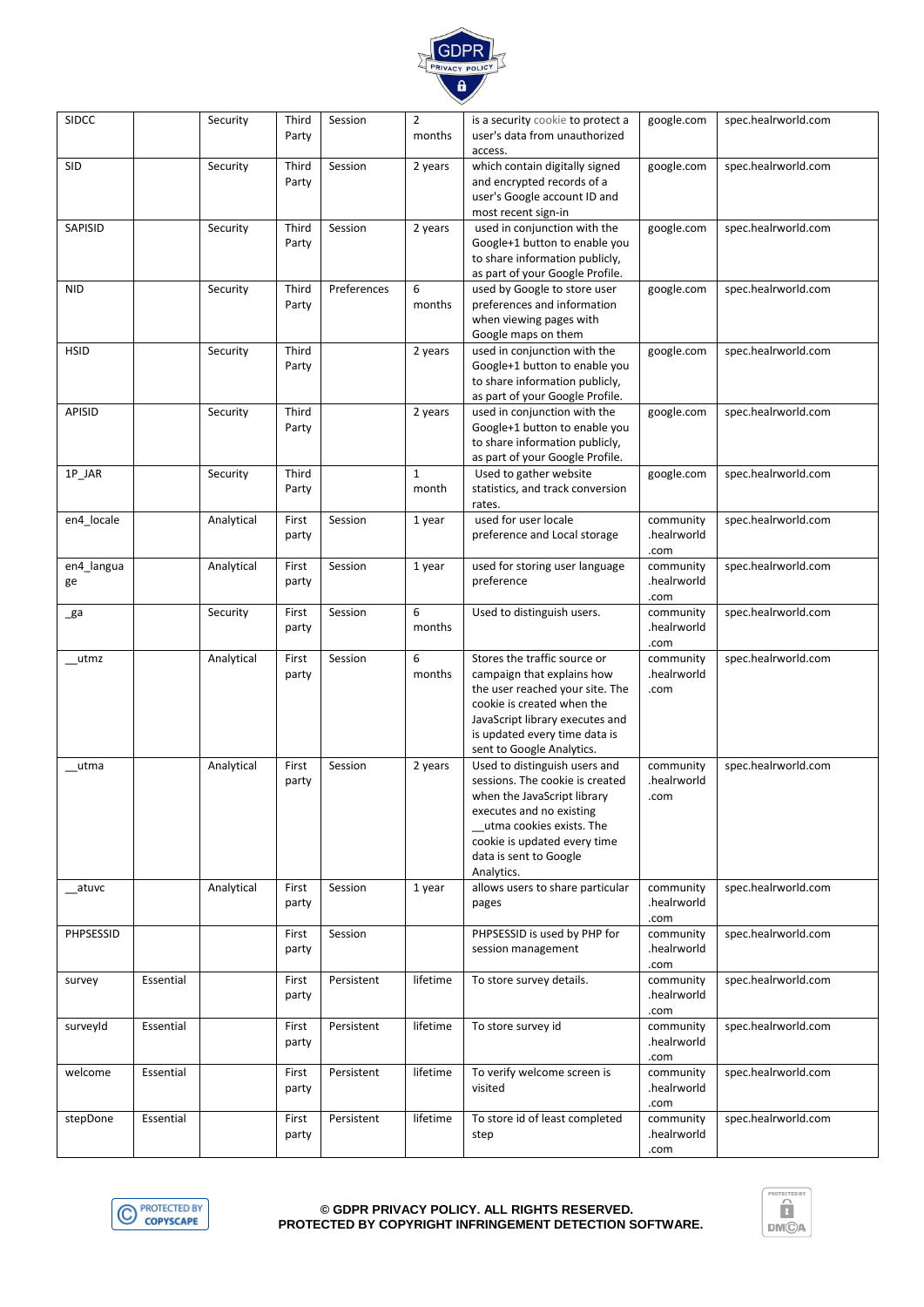

| {{sessionId}               | Essential |            | First<br>party | Persistent | lifetime    | To store user entered<br>information for section                                                                                                                                                                                | community<br>.healrworld<br>.com | spec.healrworld.com |
|----------------------------|-----------|------------|----------------|------------|-------------|---------------------------------------------------------------------------------------------------------------------------------------------------------------------------------------------------------------------------------|----------------------------------|---------------------|
| {{sessionId}<br>}-tutorial | Essential |            | First<br>party | Persistent | lifetime    | To verify introduction screen is<br>visited of section                                                                                                                                                                          | community<br>.healrworld<br>.com | spec.healrworld.com |
| utmz                       |           | Analytical | First<br>party | Session    | 6<br>months | Stores the traffic source or<br>campaign that explains how<br>the user reached your site. The<br>cookie is created when the<br>JavaScript library executes and<br>is updated every time data is<br>sent to Google Analytics.    | 17now.org                        | spec.healrworld.com |
| utma                       |           | Analytical | First<br>party | Session    | 2 years     | Used to distinguish users and<br>sessions. The cookie is created<br>when the JavaScript library<br>executes and no existing<br>utma cookies exists. The<br>cookie is updated every time<br>data is sent to Google<br>Analytics. | 17now.org                        | spec.healrworld.com |

# **Essential cookies**

These are cookies which are strictly necessary for our websites to be able to operate or to provide you with a service on our websites which you have requested. We use the following essential cookies on our websites:

- 1. edir.healrworld.com:
	- first party session cookies to remember your input when you fill in an online form over several pages on our website. These cookies are: PHPSESSID,location\_geoip,edirectory\_searchQuery\_targetpage,edirectory\_searchQuery\_wha t internal,directory\_searchQuery\_what\_typed,edirectory\_searchQuery\_when,edirectory\_searc hQuery\_where\_internal,edirectory\_searchQuery\_where\_typed,Edir.healrworld.com\_DOMAIN\_I D\_TINYMCE\_MEMBERS, Edir.healrworld.com\_DOMAIN\_ID\_MEMBERS,edir\_language
	- first party session cookies for remembering the information that you have put in search box. These cookies are: location\_geoip, edirectory\_searchQuery\_targetpage, edirectory\_searchQuery\_what\_internal, directory\_searchQuery\_what\_typed, edirectory\_searchQuery\_when, edirectory\_searchQuery\_where\_internal, edirectory\_searchQuery\_where\_typed
	- first party session cookies to identify and authenticate you when you log into our website, so you do not need to repeatedly enter your login information. These cookies are: PHPSESSID, Edir.healrworld.com\_DOMAIN\_ID\_TINYMCE\_MEMBERS, Edir. healrworld.com\_DOMAIN\_ID\_MEMBERS, edir\_language
	- first party **OR** third-party session multimedia player cookies to play audio **AND/OR** video content on our website. These cookies are: uid, username\_members, edir\_language



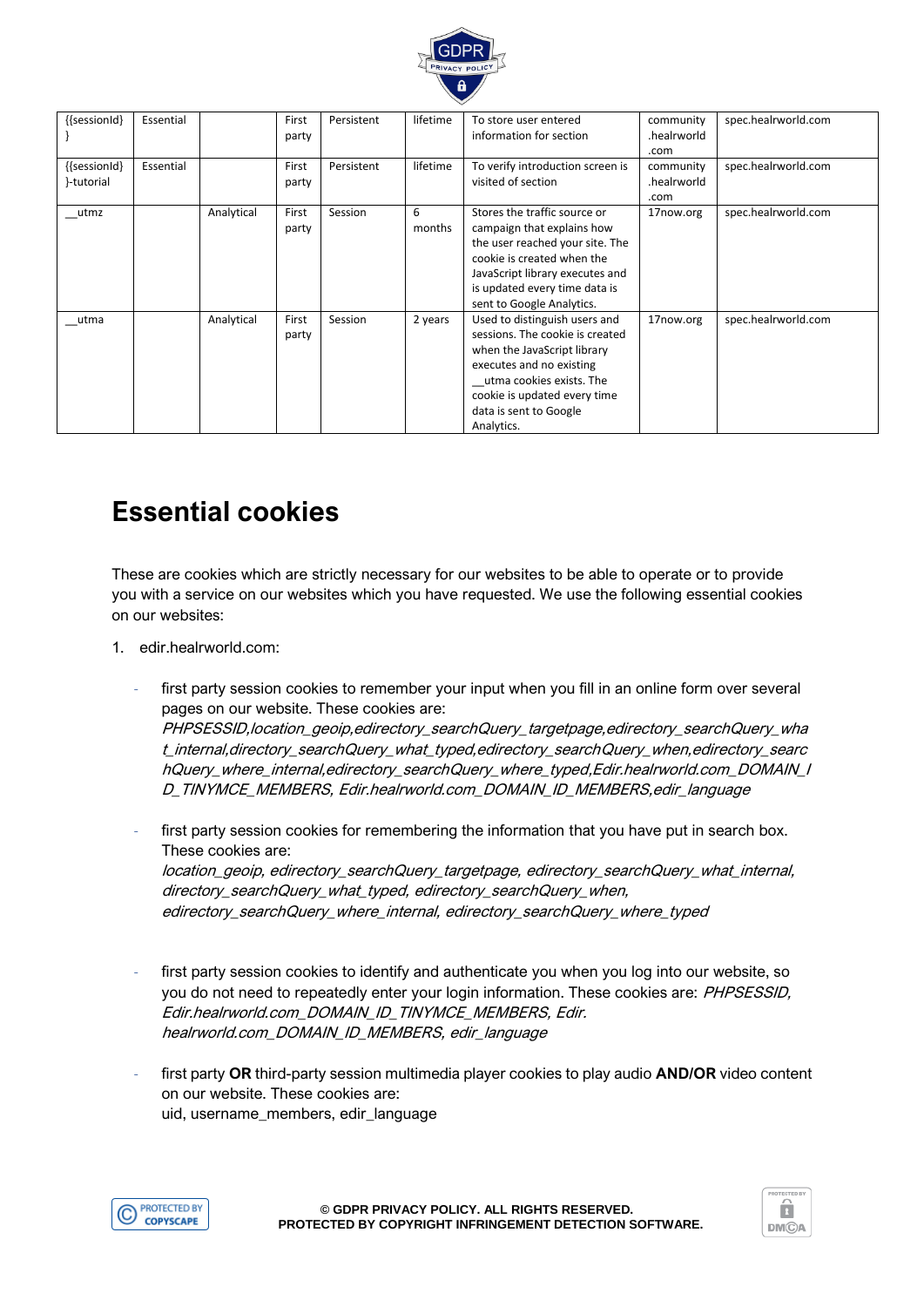

- first party persistent cookies to remember the language in which to display our website to you. These cookies are: edir\_language. These cookies expire after 1 day.
- 2. community.healrworld.com:
	- first party session cookies to identify and authenticate you when you log into our website, so you do not need to repeatedly enter your login information. These cookies are: PHPSESSID, {{username}} - Member Home Page - HealRWorld Community-activity-feed-widget
	- third party session multimedia player cookies to play video content on our website. These cookies are: player, vuid, APISID, HSID, LOGIN\_INFO, PREF, SAPISID, SID, SSID, VISITOR\_INFO1\_LIVE, YSC, yt-remote-connected-devices, yt-remote-deviceid,yt.innertube::nextId,yt.innertube::requests,yt-remote-cast-av,ailable,yt-remote-castinstalled,yt-remote-fast-check-period,yt-remote-session-app,yt-remote-sessionname,GPS,PREF.
	- third party persistent cookies to remember the language in which to display our website to you. These cookies are: en4\_language, en4\_locale. These cookies expire after 1 year.
- 3. spec.healrworld.com:
	- first party session cookies to remember your input when you fill in an online form over several pages on our website. These cookies are: survey, surveyId,welcome,stepDone,{{sessionId}},{{sessionId}}-tutorial
	- third party persistent cookies to remember the language in which to display our website to you. These cookies are: en4\_locale, en4\_language. These cookies expire after 1 day.

**Legal basis for processing:** we process information about you contained in or obtained from essential cookies in our legitimate interests (Article 6(1)(f) of the General Data Protection Regulation).

**Legitimate interests:** ensuring our site functions properly and providing you with online services you have requested.

#### How to opt out of essential cookies

Most browsers allow you to block all cookies, including essential cookies. Please note, however, that if you block all cookies, parts of our websites and its functionality may not work or display properly.

You can delete existing cookies from your browser by clearing your browsing data and ensuring that the option to delete cookies is selected.

For more detailed information on how to accept and reject cookies, including guidance for specific browsers, please see the section below entitled How to accept or reject cookies



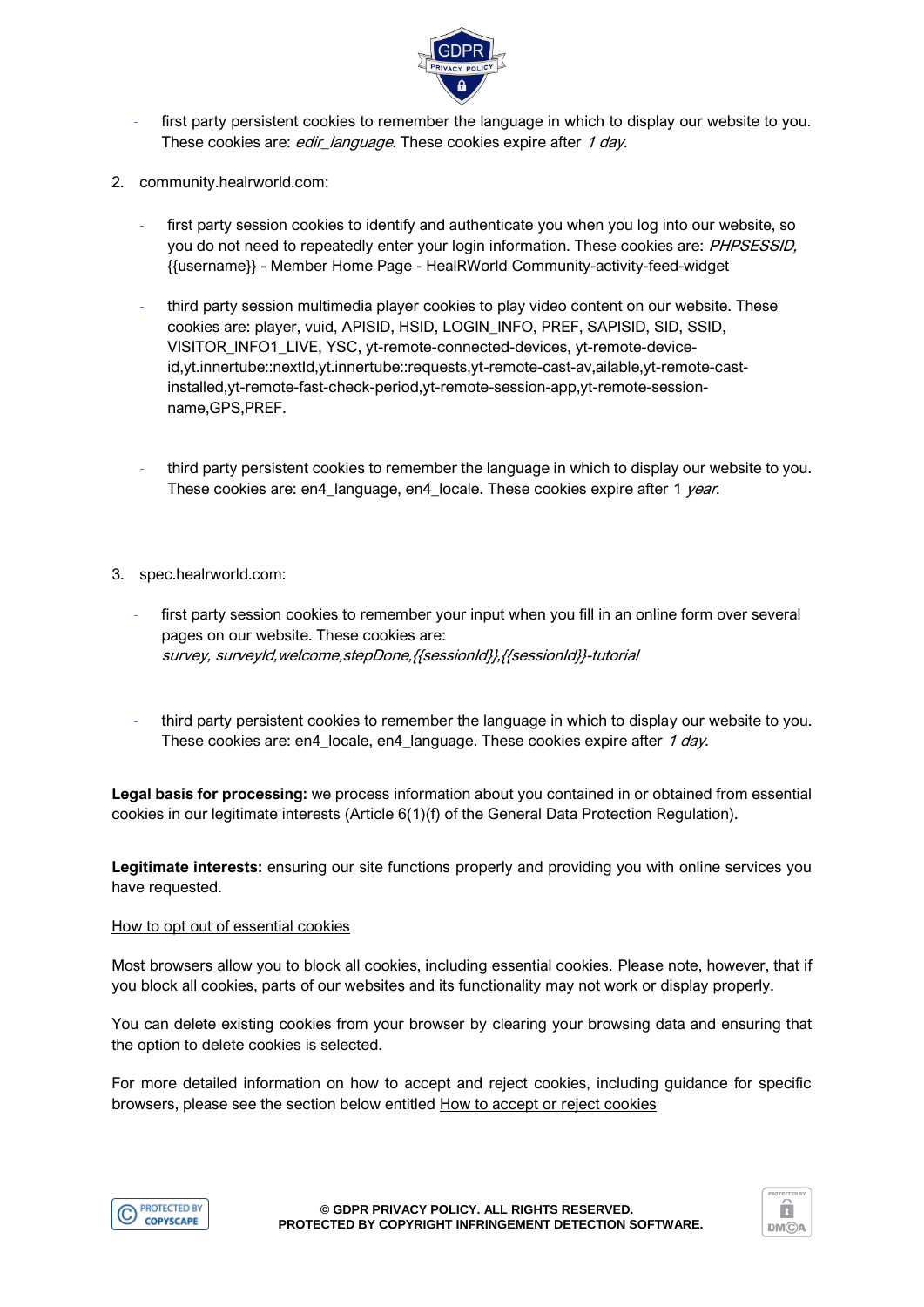

# **Non-essential cookies**

We use the following types of non-essential cookies on our websites:

- **Functional cookies**
- **Analytical (or performance) cookies**
- **Targeting (or advertising) cookies**

#### **Functional cookies**

These are cookies that are designed for purposes such as enhancing a website's functionality. These are either not strictly essential for the website or functionality which you have requested to work, or are cookies which serve non-essential purposes in addition to their essential purpose. We use the following functional cookies on our website:

- 1. edir.healrworld.com:
	- first party OR third party persistent cookies to recognise you when you use our search service. These cookies are: IDE,APISID,HSID,NID,,SAPISID,SID,SIDCC,SSID,NID,\_ga,\_gid,\_cfduid,player,uid,APISID,HSID, LOGIN\_INFO,PREF,SAPISID,SID,SSID,VISITOR\_INFO1\_LIVE,YSC,yt-remote-connecteddevices,yt-remote-device-,d,yt.innertube::nextId,yt.innertube::requests,yt-remote-castavailable,yt-remote-cast-installed,yt-remote-fast-check-period,yt-remote-session-app,ytremote-session-name,GPS,PREF,\_\_atuvc,en4\_language,en4\_locale. These cookies expire after 1 day up to 2 years.
	- third party persistent cookies to improve our website's appearance our website and personalise it for you, including location, advertising. These cookies are: HSID, NID, SAPISID, SIDCC, SSID, NID, ga,\_gat,\_gid,skimCSP,skimGUID,skimORIGIN,skimSESS,\_\_utma,\_\_utmz. These cookies expire after 1 day up to 2 years.
- 2. community.healrworld.com:
	- first party **AND** third party persistent cookies to recognise you when you use our search service. These cookies are:

\_\_utmb,\_\_utmc,\_\_utmt,\_JAR,APISID,HSID,NID,SAPISID,SID,SIDCC,SSID,NID,\_ga,\_gat,\_gid,ski mCSP,skimGUID,skimORIGIN,skimSESS,\_\_utma,\_\_utmz,PHPSESSID. These cookies expire after 1 day up to 2 years.

- third party persistent cookies to improve our website's appearance our website and personalise it for you, including location, advertising. These cookies are: SID,\_ga,PREF,SAPISID,SID,SSID,GPS,PREF,en4\_language,en4\_locale. These cookies expire after 1 day up to 2 years.
- 3. spec.healrworld.com:
	- first party OR third party persistent cookies to recognise you when you use our survey giving service. These cookies are:



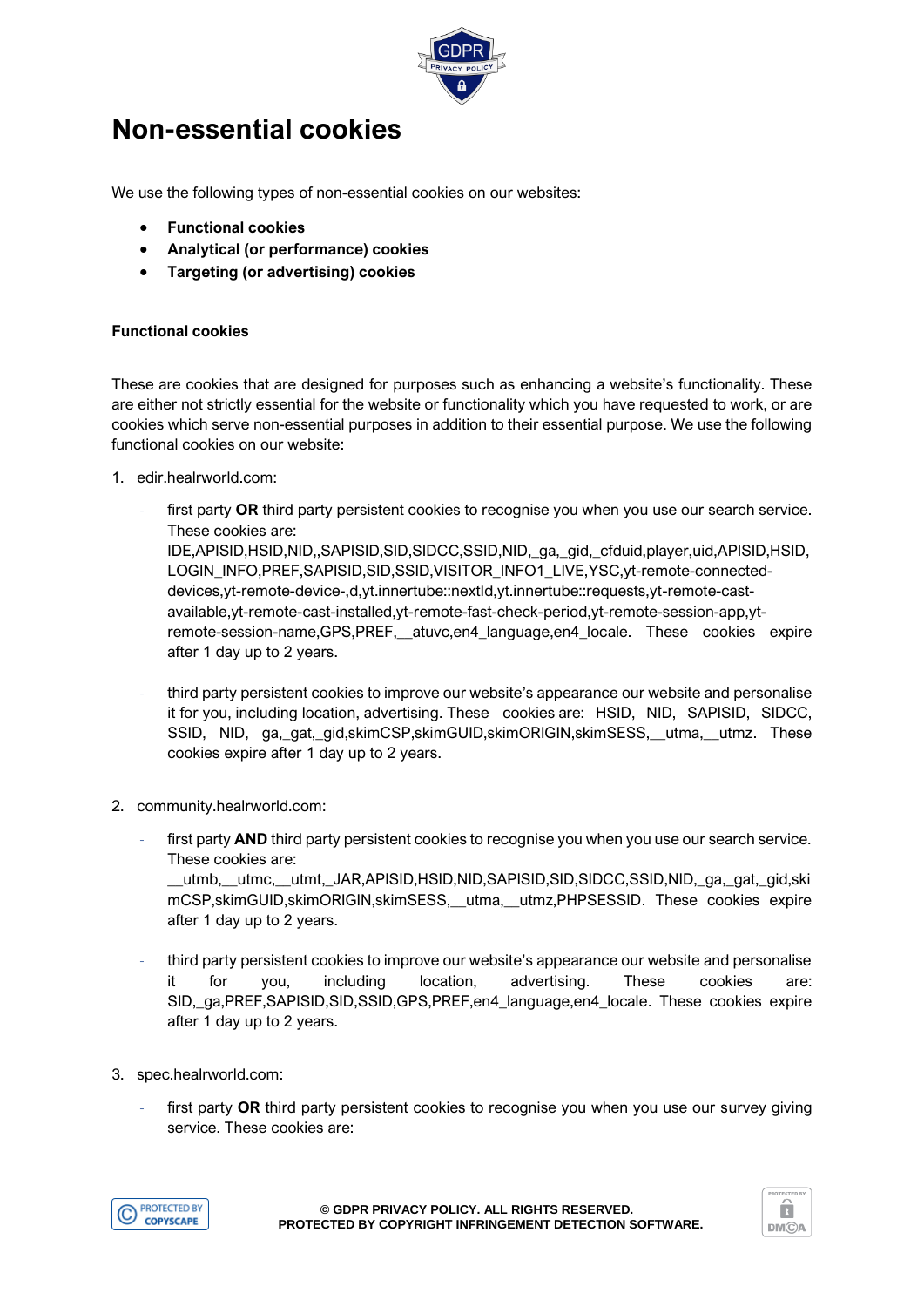

PHPSESSID, SSID, SIDCC, SID, NID, APISID, \_ga, \_utmz, \_utma, \_atuvc, PHPSESSID, survey, surveyId, welcome, stepDone, {{sessionId}}, {{sessionId}}-tutorial, \_\_utma. These cookies expire after 2 months to 2 years.

- third party persistent cookies to improve our website's appearance our website and personalise it for you, including location, advertising. These cookies are: SAPISID, SID, SSID, en4\_language, en4 locale. These cookies expire after 1 day up to 2 years.

#### How to opt in or out from functional cookies

See the section below entitled How to accept or reject cookies

#### Processing information about you contained in or obtained from functional cookies

**Legal basis for processing**: we process information about you contained in or obtained from functional cookies in our legitimate interests (Article 6(1)(f) of the General Data Protection Regulation). We will only process such personal information if you have consented to us placing cookies on your computer or device.

**Legitimate interests**: improving your website experience and providing [or enhancing] the website functionality you have requested and *analysing information about users of your website*.

For further information on how we use the information gathered from our use of functional cookies, please see the section entitled Our use of automated decision making and profiling in our privacy policy, which is available here: [community.healrworld.com/public/admin/privacy-policy.pdf](http://community.healrworld.com/public/admin/privacy-policy.pdf)

### **Analytical (or performance) cookies**

Analytical (or performance) cookies track and gather data about what a user does on a website. These cookies are not essential for our websites or its functionality to work. We use the following analytical cookies on our following websites

- 1. edir.healrworld.com:
	- first and third party persistent cookies to analyse user's access to and use of our website and its features. These cookies are:

\_\_utmb, \_\_utmc, \_\_utmt, APISID, SID, NID, \_ga, skimGUID, skimORIGIN, skimSESS, \_\_utma, \_\_utmz, location\_geoip, i, yandexuid, PHPSESSID. These cookies expire after 1 day up to 2 years

- 2. community.healrworld.com:
	- third party persistent cookies to analyse user's access to and use of our website and its features. These cookies are:
		- IDE, APISID, NID, SAPISID, SSID, NID, \_ga, \_gid, SAPISID, VISITOR\_INFO1\_LIVE, yt-remotedevice-id, yt.innertube::nextId, yt.innertube::requests, yt-remote-cast-available, yt-remote-



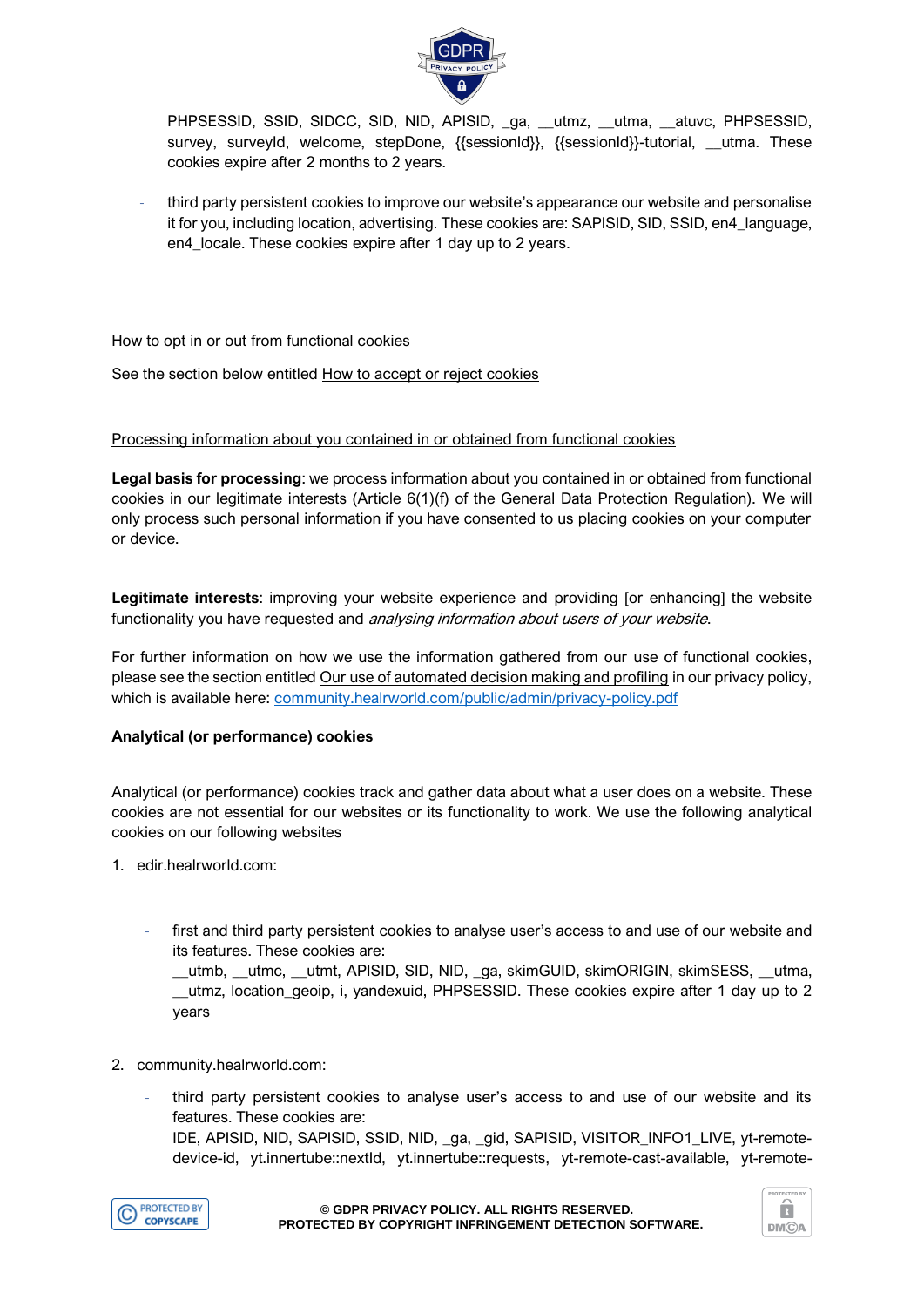

cast-installed,yt-remote-fast-check-period,yt-remote-session-app,yt-remote-sessionname, GPS, PREF, \_\_ atuvc. These cookies expire after 1 day up to 2 years.

- 3. spec.healrworld.com:
	- third party persistent cookies to analyse user's access to and use of our website and its features. These cookies are:
		- en4\_locale, en4\_language, \_\_utmz, \_\_utma, \_\_atuvc, \_\_utmz, \_\_utma. These cookies expire after 1 day up to 2 years.

The information we collect using analytical cookies is collected on an anonymised basis.

#### More information

Google Analytics cookies are classified as first party cookies as they are set by our website domain, although Google collects and processes information from our use of Google Analytics. To find out more about how Google handles information collected from Google Analytics, see Google Analytics' privacy policy, which is available here:<https://support.google.com/analytics/answer/6004245>

For information on how Google uses data from cookies it uses, please visit [www.google.com/policies/privacy/partners/](https://www.google.com/policies/privacy/partners/)

### How to opt in or out from analytical cookies

See the section below entitled How to accept or reject cookies

To opt out of Google Analytics tracking across all websites in general, you can do so here: <http://tools.google.com/dlpage/gaoptout>

#### Processing information about you contained in or obtained from analytical cookies

**Legal basis for processing**: we process information about you contained in or obtained from analytical cookies in our legitimate interests (Article 6(1)(f) of the General Data Protection Regulation). **Legitimate interests**: analysing how individuals use our website to help us improve our website and business. For further information on how we use the information gathered from our use of analytical cookies, including profiling, please see the section entitled Our use of automated decision making and profiling in our privacy policy, which is available here: [community.healrworld.com/public/admin/privacy](http://community.healrworld.com/public/admin/privacy-policy.pdf)[policy.pdf](http://community.healrworld.com/public/admin/privacy-policy.pdf)

#### **Targeting (or advertising) cookies**

Targeting (or advertising) cookies record information about your visit to and use of our website, for advertising purposes. We use the targeting cookies for the following purposes on our websites **OR** For information on third party targeting or advertising cookies we use on our website, please see the section below entitled Third party cookies.

1. edir.healrworld.com:



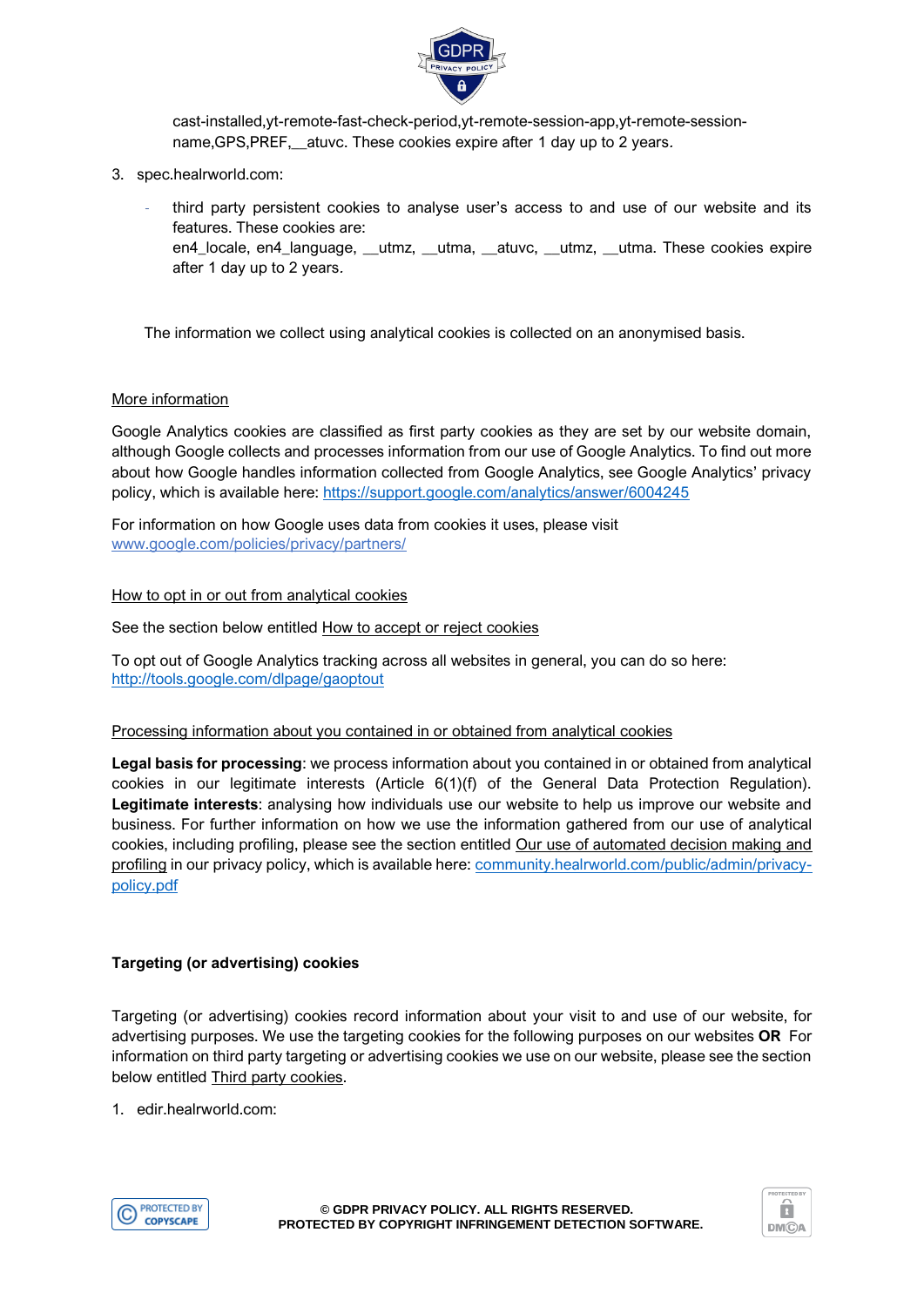

- third party persistent cookies to display advertisements to you based on your interests and to measure their effectiveness. These cookies are: skimCSP, skimGUID, skimORIGIN, skimSESS. These cookies expire after 1 day up to 1 year.
- 2. community.healrworld.com:
	- third party persistent cookies to display advertisements to you based on your interests and to measure their effectiveness. These cookies are: skimCSP, skimGUID, skimORIGIN, skimSESS. These cookies expire after 1 day up to 1 year.
- 3. spec.healrworld.com:
	- third party persistent cookies to display advertisements to you based on your interests and to measure their effectiveness. These cookies are: skimCSP, skimGUID, skimORIGIN, skimSESS. These cookies expire after 1 day up to 1 year.

#### How to opt in or out from advertising cookies

See the section below entitled How to accept or reject cookies

#### Processing information about you contained in or obtained from advertising cookies

**Legal basis for processing**: we process information about you contained in or obtained from advertising cookies in our legitimate interests (Article 6(1)(f) of the General Data Protection Regulation).

**Legitimate interests**: displaying advertisements to you about our products and services [For further information on how we use the information gathered from our use of advertising please see the section entitled Information we collect when you interact with our website in our privacy policy, which is available here: [community.healrworld.com/public/admin/privacy-policy.pdf](http://community.healrworld.com/public/admin/privacy-policy.pdf)

#### **OR**

Legal basis for processing: consent (Article 6(1)(a) of the General Data Protection Regulation). **Consent**: you give your consent to the purposes for which we process your information using advertising cookies by *[insert method by which a user consents to your use of advertising cookies e.g.* by clicking I accept the purposes for which you use advertising cookies in our cookie tool (describe the mechanism by which the user consents to the purposes for which you use advertising cookies on your website). For further information on how we use the information gathered from our use of advertising cookies please see the section entitled Information we collect when you interact with our website in our privacy policy, which is available here: [community.healrworld.com/public/admin/privacy-policy.pdf](http://community.healrworld.com/public/admin/privacy-policy.pdf)

#### **Third party cookies**

Third parties use cookies to analyse your use of our website and/or to display advertisements (including third party advertisements). Third party cookies used in relation to our websites:

1. edir.healrworld.com:



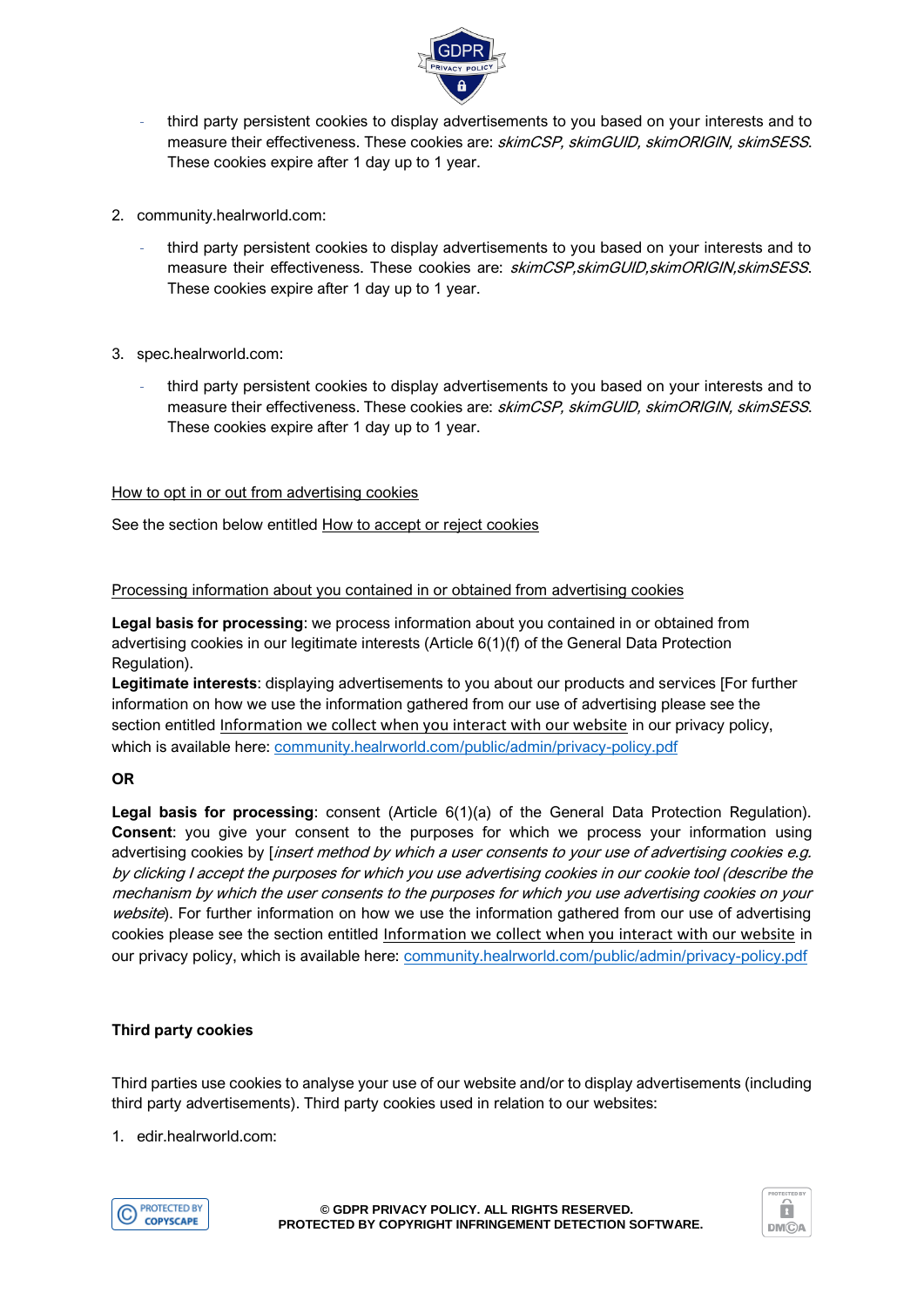

- Third party advertisement cookies. *skimresources.com* uses cookies to display advertisements to you on our website based on your interests and behaviour and to measure their effectiveness. You can find out how *skimresources.com* uses your information and how they use cookies by accessing their privacy policy at *https://skimlinks.com/privacy-policy* and their cookies policy at *https://skimlinks.com/visitor-cookies*. These cookies are: skimCSP,skimGUID,skimORIGIN,skimSESS. These cookies expire after 1 day up to 1 year.
- 2. community.healrworld.com:
	- Third party advertisement cookies. *skimresources.com* uses cookies to display advertisements to you on our website based on your interests and behaviour and to measure their effectiveness. You can find out how *skimresources.com* uses your information and how they use cookies by accessing their privacy policy at *https://skimlinks.com/privacy-policy* and their cookies policy at https://skimlinks.com/visitor-cookies. These cookies are: skimCSP, skimGUID, skimORIGIN, skimSESS. These cookies expire after 1 day up to 1 year.

#### More information

For information about the cookies Google uses in relation to the above, see the 'Advertising' section on the Types of cookies used by Google page in Google's cookies policy, which is available here: <https://www.google.com/policies/technologies/types/>

For information about how Google uses data from cookies for its own purposes, please visit the following link [www.google.com/policies/privacy/partners/](https://www.google.com/policies/privacy/partners/)

#### How to opt in or out from third party cookies

See the section below entitled How to accept or reject cookies

#### Processing information about you contained in or obtained from third party cookies

**Legal basis for processing**: we process information about you contained in or obtained from third party cookies in our legitimate interests (Article 6(1)(f) of the General Data Protection Regulation). **Legitimate interests**: the purposes for which we use the third party cookies as described above [For further information on how we use the information gathered from our use of third party cookies please see the section entitled Information we collect when you interact with our website in our privacy policy, which is available here: [community.healrworld.com/public/admin/privacy-policy.pdf](http://community.healrworld.com/public/admin/privacy-policy.pdf)

#### **AND/OR**

**Legal basis for processing**: consent (Article 6(1)(a) of the General Data Protection Regulation). **Consent**: you give your consent to the purposes for which we process your information using third party cookies by clicking I accept the purposes for which you use advertising cookies in our cookie tool (describe the mechanism by which the user consents to the purposes for which you use advertising. [For further information on how we use the information gathered from our use of third party cookies please see the section entitled Information we collect when you interact with our website in our privacy policy, which is available here: [community.healrworld.com/public/admin/privacy-policy.pdf](http://community.healrworld.com/public/admin/privacy-policy.pdf)



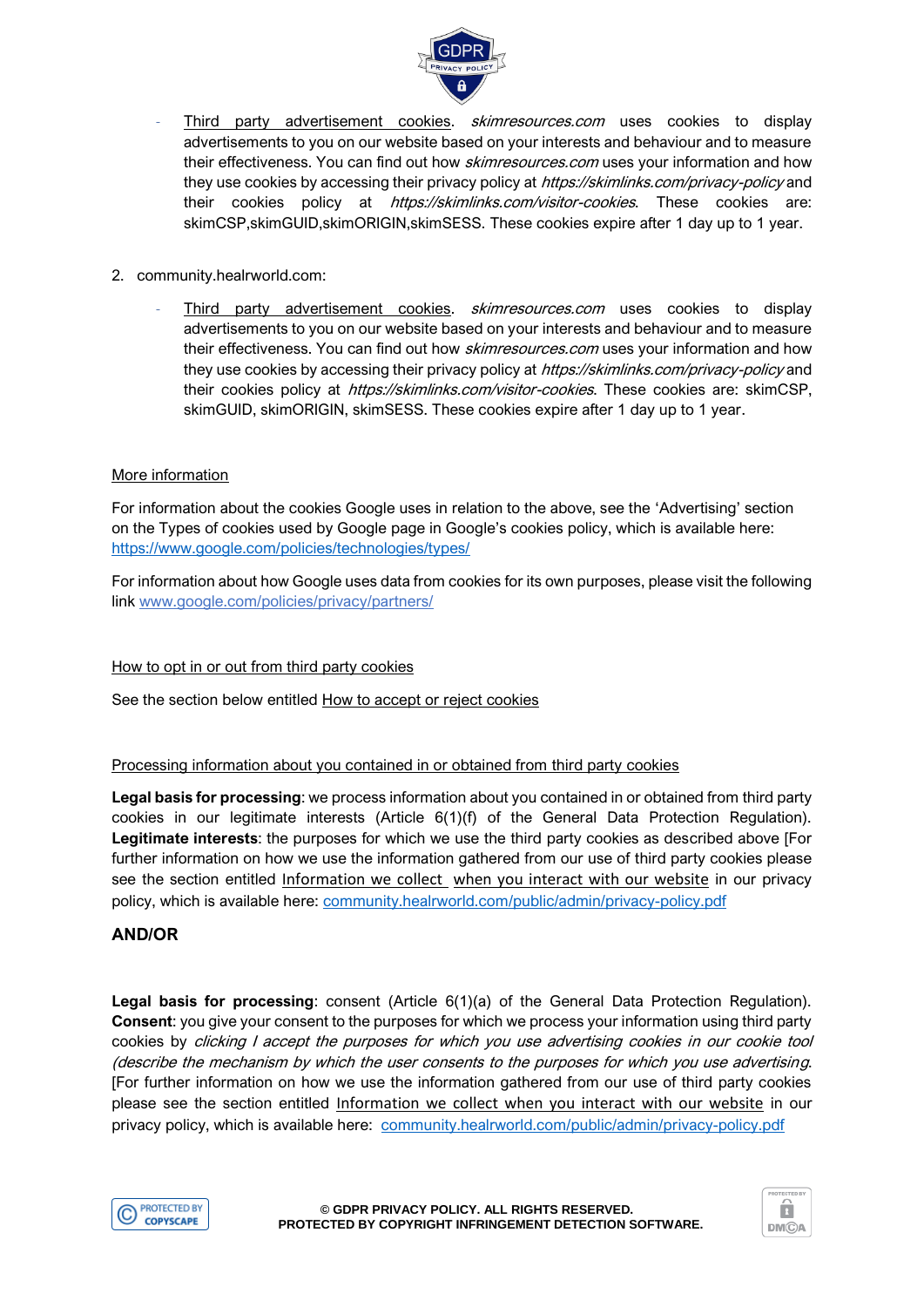

# **Other technologies**

#### **Web beacons**

We and any marketing companies we use also embed web beacons [in our marketing emails [and/or] on our website [edir.healrworld.com](http://edir.healrworld.com/). Web beacons are small GIF image files which enable us to track your receipt of our marketing emails, how often you view our adverts or website pages, your location, IP address and browser information. Web beacons are activated whenever you open a marketing email or access a page on our website which contains a web beacon. Web beacons transmit data when you view them but are not capable of accessing any other information on your computer. Web beacons are not stored on your hard drive unless you download a GIF image containing them.

Some (but not all) browsers enable you to restrict the use of web beacons by either preventing them from sending information back to their source (for example, when you choose browser settings that block cookies and trackers), or by not accessing the images containing them (for example, if you select a 'do not display images (in emails)' setting in your email server)

#### How to opt in or out

See the section below entitled How to accept or reject cookies

**Legal basis for processing:** we process the information we gather from the use of web beacons in our legitimate interests (Article 6(1)(f) of the General Data Protection Regulation).

**Legitimate interest:** analysing the effectiveness of our email marketing campaigns. purpose of use of web beacons is Mail Chimp. For further information on how we use the information gathered from our use of web beacons, including automated decision making and profiling please see the section entitled Our use of automated decision making and profiling in our privacy policy, which is available here: [community.healrworld.com/public/admin/privacy-policy.pdf](http://community.healrworld.com/public/admin/privacy-policy.pdf)

### **How to accept or reject cookies**

There are a number of different ways in which you can accept or reject some or all cookies and similar technologies. Some of the main methods of doing so are described below:

You are welcome to block the use of some or all of the cookies we use on our website. However, please be aware that doing so may impair our website and its functionality or may even render some or all of it unusable.

You should also be aware that clearing all cookies from your browser will also delete any cookies that are storing your preferences, for example, whether you have accepted cookies on a website or any cookies that are blocking other cookies.

You can find more detailed information about cookies and adjusting your browser settings by visiting [www.allaboutcookies.org](http://www.allaboutcookies.org/)

#### **Accepting or rejecting cookies**



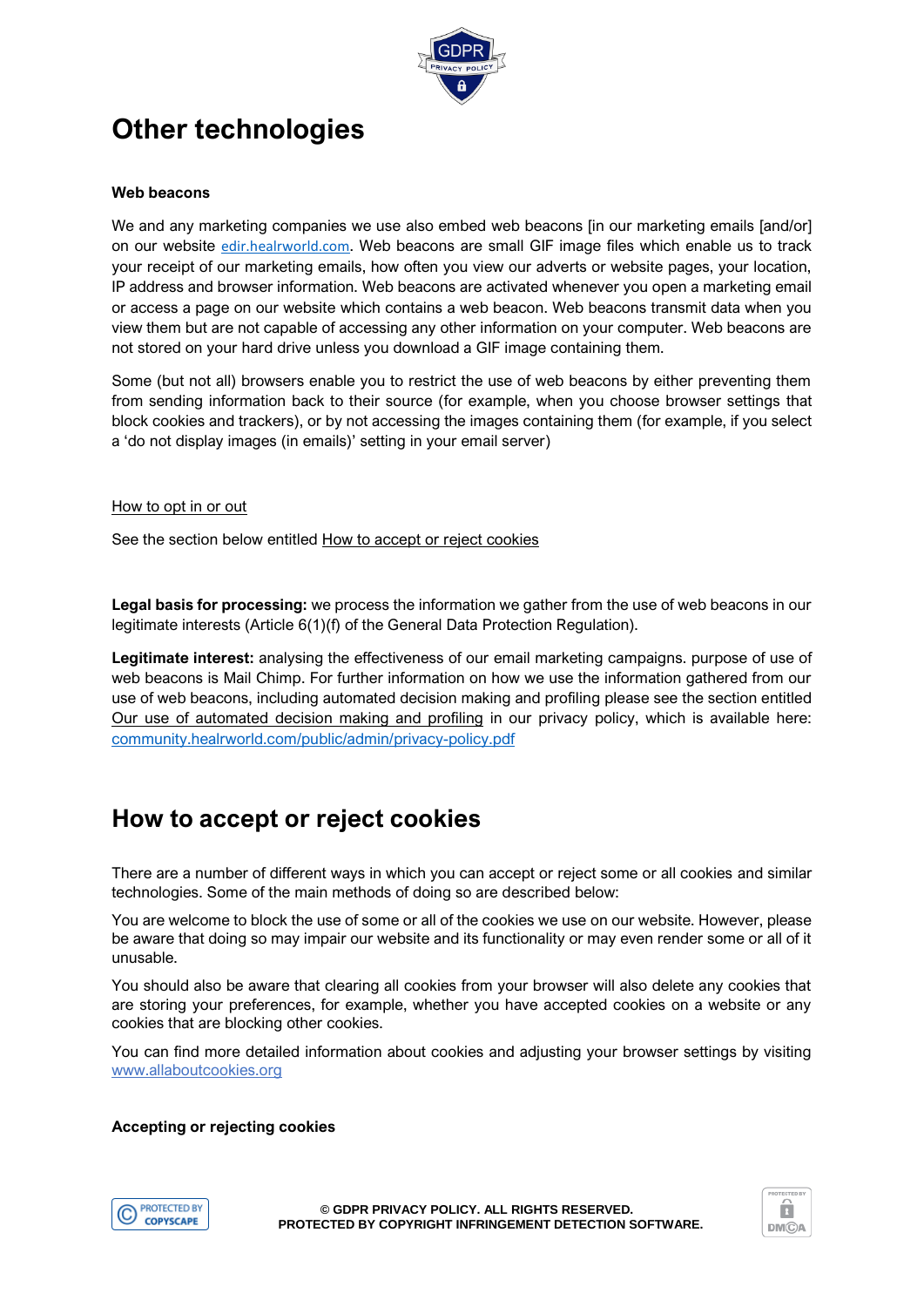

#### Browser settings

You can accept or reject some or all cookies (for example, blocking all third party cookies) by adjusting your browser settings. If you do not know how to do this, the links below set out information about how to change your browser settings for some of the most commonly used web browsers:

- Google Chrome:<https://support.google.com/chrome/answer/95647?hl=en-GB>
- Mozilla Firefox: [https://support.mozilla.org/en-US/kb/delete-browsing-search-download](https://support.mozilla.org/en-US/kb/delete-browsing-search-download-history-firefox?redirectlocale=en-US&redirectslug=Clear+Recent+History)[history-firefox?redirectlocale=en-US&redirectslug=Clear+Recent+History](https://support.mozilla.org/en-US/kb/delete-browsing-search-download-history-firefox?redirectlocale=en-US&redirectslug=Clear+Recent+History)
- Microsoft Internet Explorer: [https://support.microsoft.com/en-us/help/278835/how-to-delete](https://support.microsoft.com/en-us/help/278835/how-to-delete-cookie-files-in-internet-explorer)[cookie-files-in-internet-explorer](https://support.microsoft.com/en-us/help/278835/how-to-delete-cookie-files-in-internet-explorer)
- Apple Safari: [https://support.apple.com/kb/PH5042?locale=en\\_US](https://support.apple.com/kb/PH5042?locale=en_US)

Some browsers, such as Chrome and Firefox, allow you to change your settings to browse in 'incognito' mode, limiting the amount of data placed on your machine and automatically deleting any persistent cookies placed on your device when you finish your browsing session. There are also many third party applications which you can add to your browser to block or manage cookies.

#### Existing cookies

To clear cookies that have previously been placed on your browser, you should select the option to clear your browsing history and ensure that the option to delete or clear cookies is included when you do so.

### Google Adsettings

You can manage and opt out of personalisation of advertisements by Google by visiting Google's ad settings page here <https://adssettings.google.com/> and by:

- unticking the button entitled 'Also use Google Account activity and information to personalize ads on these websites and apps and store that data in your Google Account'; and
- switching the 'Ads Personalisation' setting off (i.e. by ensuring the switch at the top of the page is set to the left/grey and not the right/blue).

Alternatively, you can install a free browser plugin here: <https://support.google.com/ads/answer/7395996>

#### Google Analytics Opt-out Browser Add-on

You can opt out of Google Analytics tracking by installing the browser add-on which is available here: <http://tools.google.com/dlpage/gaoptout>

#### **Web beacons**

You can opt out of our use of web beacons in our marketing emails by

#### European Interactive Digital Advertising Alliance Tool

You can opt out of Facebook and other companies that participate in the Digital Advertising Alliance in Europe from showing you interest based ads by visiting http://www.youronlinechoices.com, selecting your country, clicking 'Your Ad Choices', then locating Facebook (and any other companies you want to block) and selecting the 'Off' option.